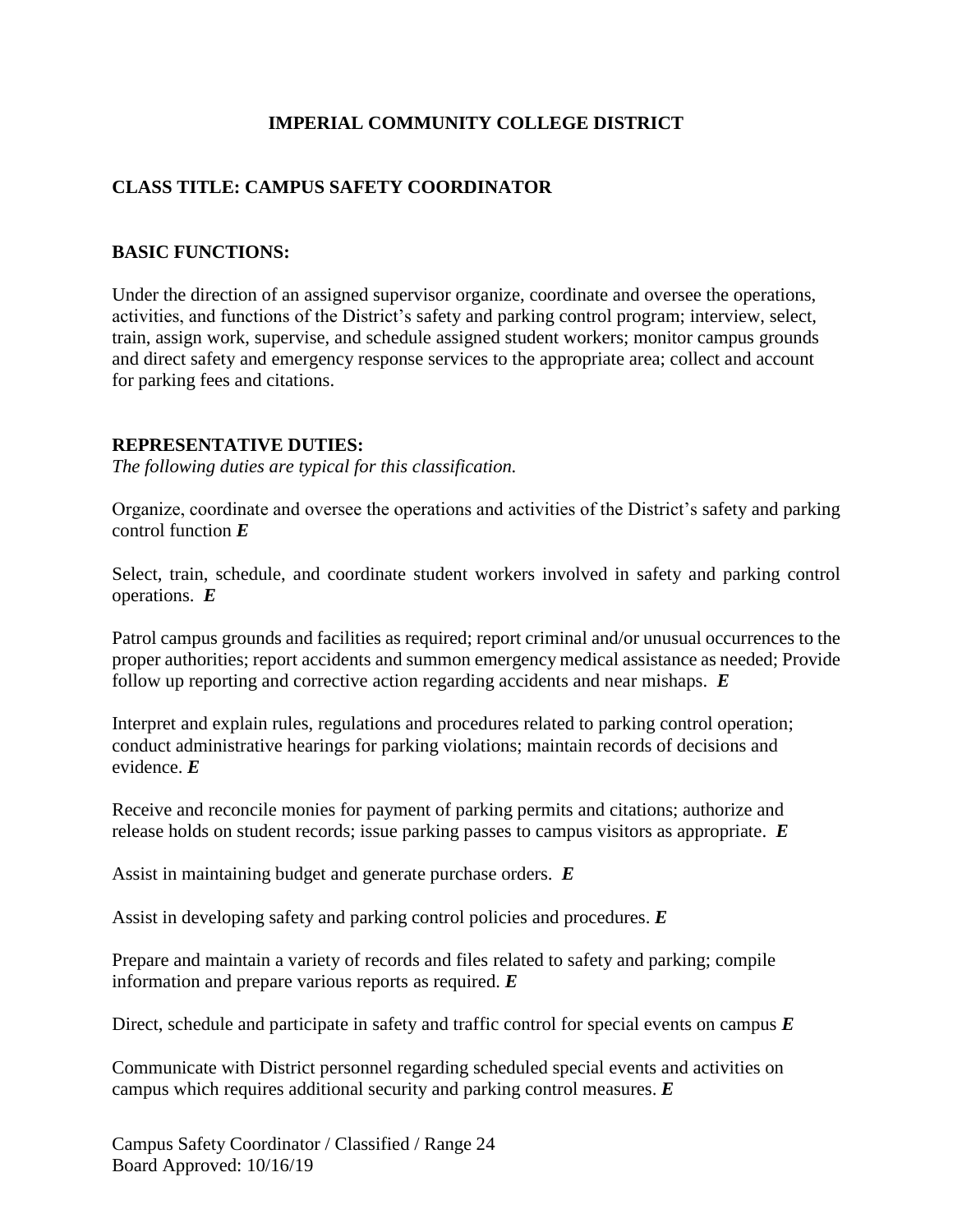Serve as a member of the Safety and Facilities Committee. *E*

Assist with the emergency plan and coordinating emergency exercises on campus; interact with emergency responders in providing assistance and confidential information as required. *E*

Perform related duties as assigned.

## **KNOWLEDGE AND ABILITIES:**

### *Knowledge of* :

- Rules, regulations and procedures related to campus safety and parking control.
- Principles and practices of training and providing work direction.
- Traffic control practices and techniques.
- Basic motor vehicle laws and regulations.
- Local law enforcement and emergency response agencies.
- Oral and written communication skills.
- Interpersonal skills using tact, patience and courtesy.
- Recordkeeping techniques.
- Operation of a computer and office equipment.
- Modern office practices, procedures and equipment.

#### *Ability to*:

- Coordinate and lead operations and activities related to safety and parking.
- Collection and accounting of monies.
- Read, interpret, apply and explain rules, regulations, policies and procedures.
- Analyze situations accurately and adopt an effective course of action.
- Interview, select, train, assign work, supervise, and schedule student workers.
- Work independently with little direction.
- Plan and organize work.
- Maintain records and prepare reports.
- Communicate effectively both orally and in writing.
- Operate a computer and related software to enter data, maintain records and generate reports.
- Establish and maintain cooperative and effective working relationships with others.

**EDUCATION AND EXPERIENCE:** Any combination equivalent to: graduation from high school supplemented by college coursework in Business Administration, Criminal Justice or related field and two years of clerical experience which included public contact, office management and financial recordkeeping.

Possession of a valid California Driver's License

Campus Safety Coordinator / Classified / Range 24 Board Approved: 10/16/19